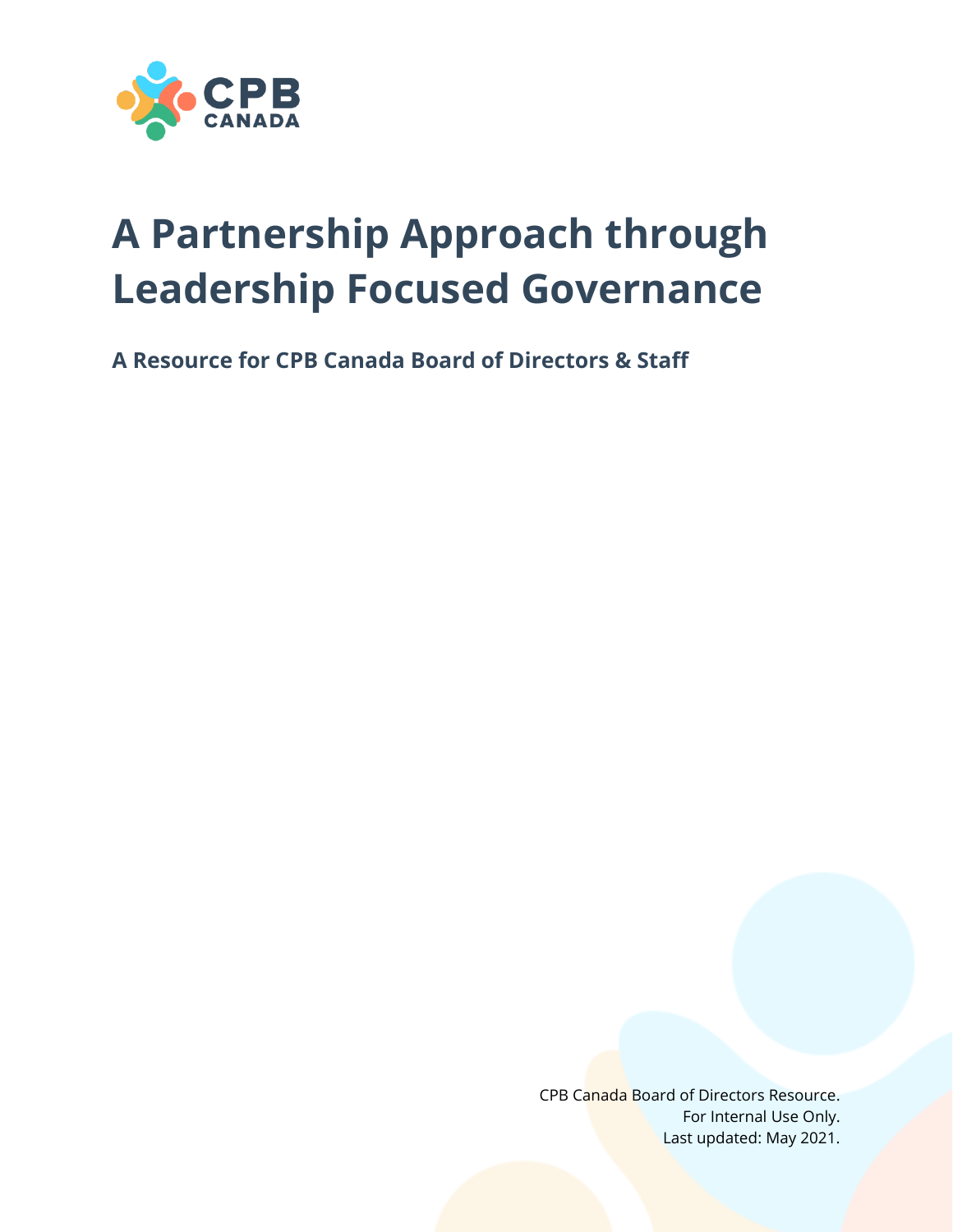

#### **Leadership Focused Governance**

The CPB Canada Board of Directors follows a Leadership Focused Governance (LFG) approach to governing that provides it with a governing, decision-making and policy framework for leading, guiding, controlling, and overseeing the organization's performance.

Like *governance best practices* in other organizations that employ professional staff, the Board's involvement with the management and operations of CPB Canada is achieved through the following:

- Providing on-going leadership and direction that defines CPB Canada's Mission, Vision and Strategic Priorities.
- Continuously identifying, exploring, and discussing opportunities and challenges that could shape the direction of CPB Canada.
- Addressing and making leadership and directional decisions on material issues and concerns affecting the interests of CPB Canada and its members.
- Leadership in discussion and partnership with theCEO.
- Establishing the standards of organizational conduct and policy that the CEO and staff will employ in operating CPB Canada and achieving the Board'sstated Mission, Vision and Strategic Priorities.
- Overseeing and monitoring organizational performance.
- Delegate the power and authority to the CEO to manage and operate CPB Canada.

## **Leadership Focused Governance -The Partnership Approach to Governing**

The partnership approach to governing views governance (the combined roles of governing and managing) as a collaboration or partnership between the board of Directors and the CEO. Together they provide CPB Canada with the essential structural and process dynamics it requires to;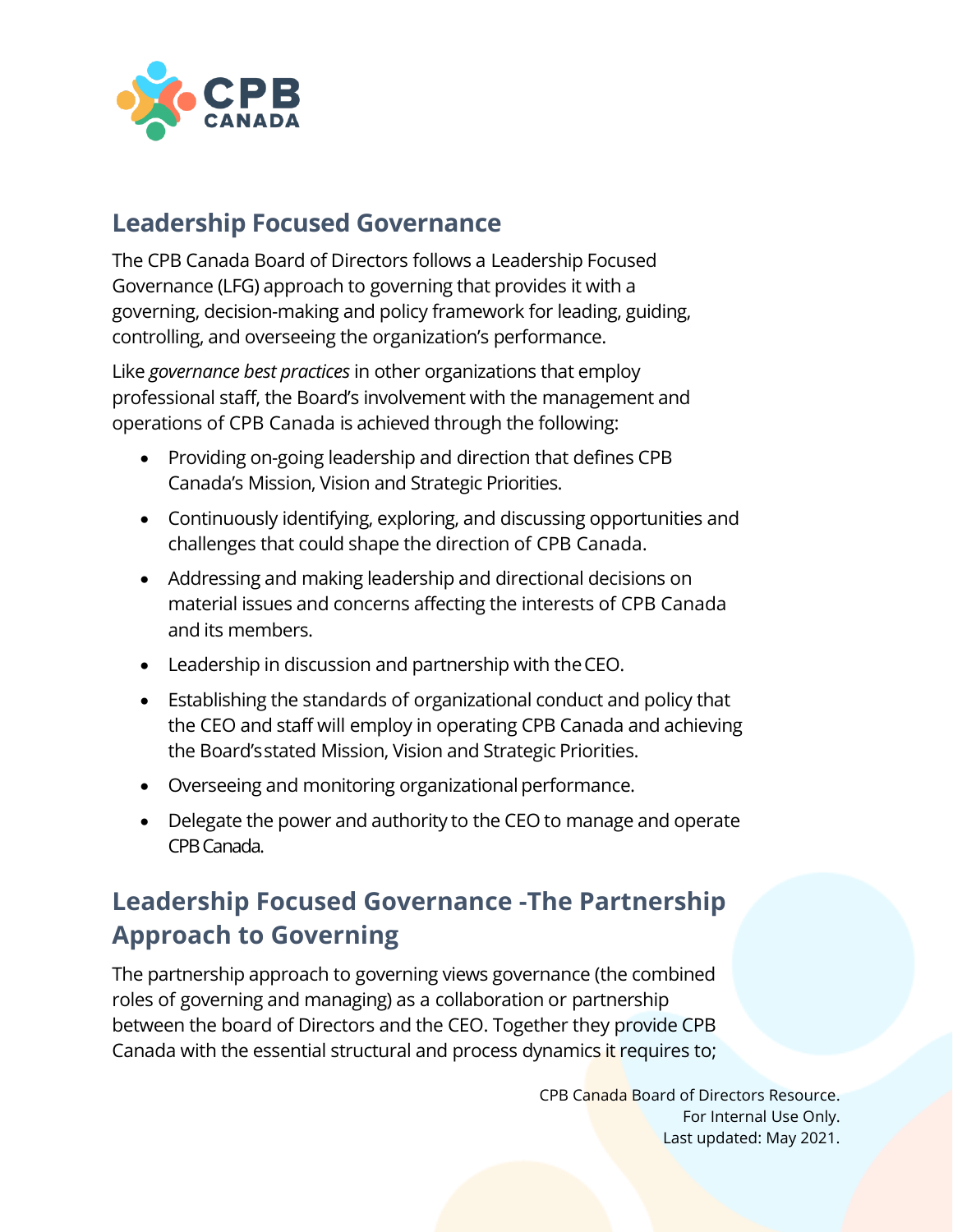

organize, guide, and facilitate the pursuit and fulfillment of its Mission.

The LFG approach to governing is based on the foundation that a major purpose and role of the Board and the CEO is to provide leadership to CPB Canada. For the Board, this leadership purpose is about 'steering' not 'rowing' and is articulated through setting the direction for CPB Canada and determining what the organization should seek to accomplish.

It does this by establishing standards of organizational conduct and policy that guide and direct the work of the Board and the CEO; overseeing the performance of CPB Canada's work; protecting the best interests of the organization and its members; ensuring financial viability; and being knowledgeable about its stakeholders and their expectations and interests.

For the CEO, this leadership approach is about 'steering' AND 'rowing' and staff look to the CEO as the leader and manager. They seek the CEOs leadership in driving innovation, exploring new strategies, and building relationships with stakeholders.

The CEO brings to the Board considerable talent, experience, insight, and knowledge about the work of CPB Canada, along with valuable insight and information about what is occurring in the operating environment.

Fulfilling the leadership purpose requires the Board and the CEO to recognize that the role of providing leadership and direction to CPB Canada is one that they share and where they need to be collaborators and partners.

Leadership Focused Governance does not support the involvement of the Board in the 'direct management' of the organization. Board member time, energy and talent is directed to providing guidance and direction that articulates the Mission, Vision and Strategic Priorities for CPB Canada, while focusing on matters that will have a material impact related to CPB Canada fulfilling its mandate. In addition, the Board has a responsibility to be 'future focused' and should devote the appropriate time and energy to issues that may impact the organization's future.

At a practical level, this means that the Board of Directors does not spend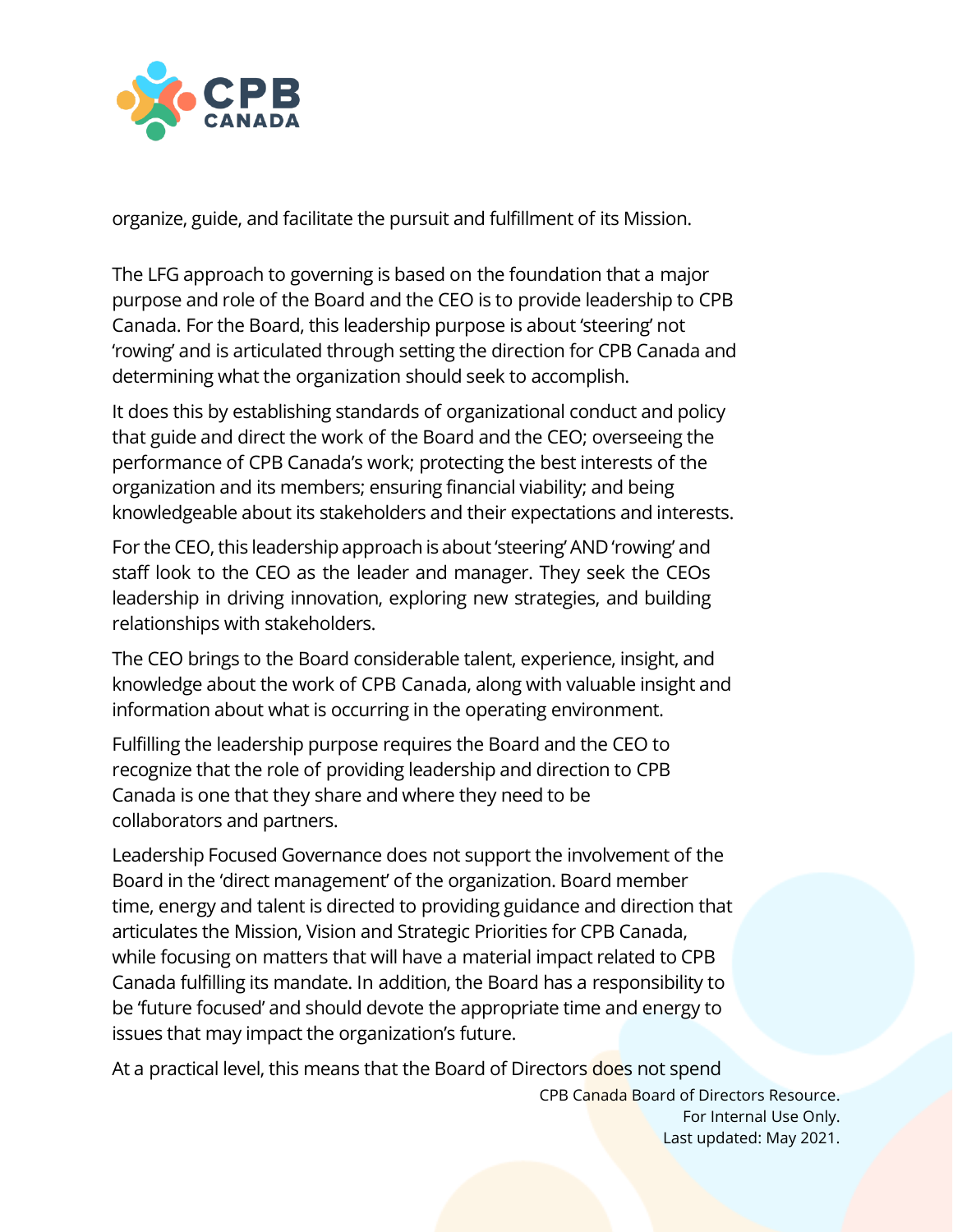

time reviewing and discussing management, administrative or operational matters. Board meetings are devoted to addressing issues that require governance level decisions and positions rather than operational level policies or actions.

The LFG governance approach consists of a framework made up of six elements that are outlined in the following chart. These are the basis of the Board's on-going work.

| <b>Elements of</b><br><b>Governing</b>    | <b>Responsibilities</b>                   | <b>Board Role &amp; Authority</b>                                                                                                                    |
|-------------------------------------------|-------------------------------------------|------------------------------------------------------------------------------------------------------------------------------------------------------|
| <b>Guidance &amp;</b><br><b>Direction</b> | Mission, vision,<br>strategic goals       | Develop in collaboration with Chief Executive<br>& managers (Board makes final decisions).                                                           |
|                                           | Shaping the future of<br>the organization | In partnership with the Chief Executive devote<br>time to thinking about & discussing possible<br>futures for the organization.                      |
|                                           | <b>Core Values</b>                        | Establish the 'core values' for the<br>organization.                                                                                                 |
|                                           | Governing<br>Principles                   | Establish the principles that guide how<br>the Board will govern.                                                                                    |
|                                           | Key issues decision-<br>making            | On an on-going basis identify and address<br>issues that are likely to have a material<br>impact on the organization or those it exists<br>to serve. |

### **Governing Principles Six Elements of Governing**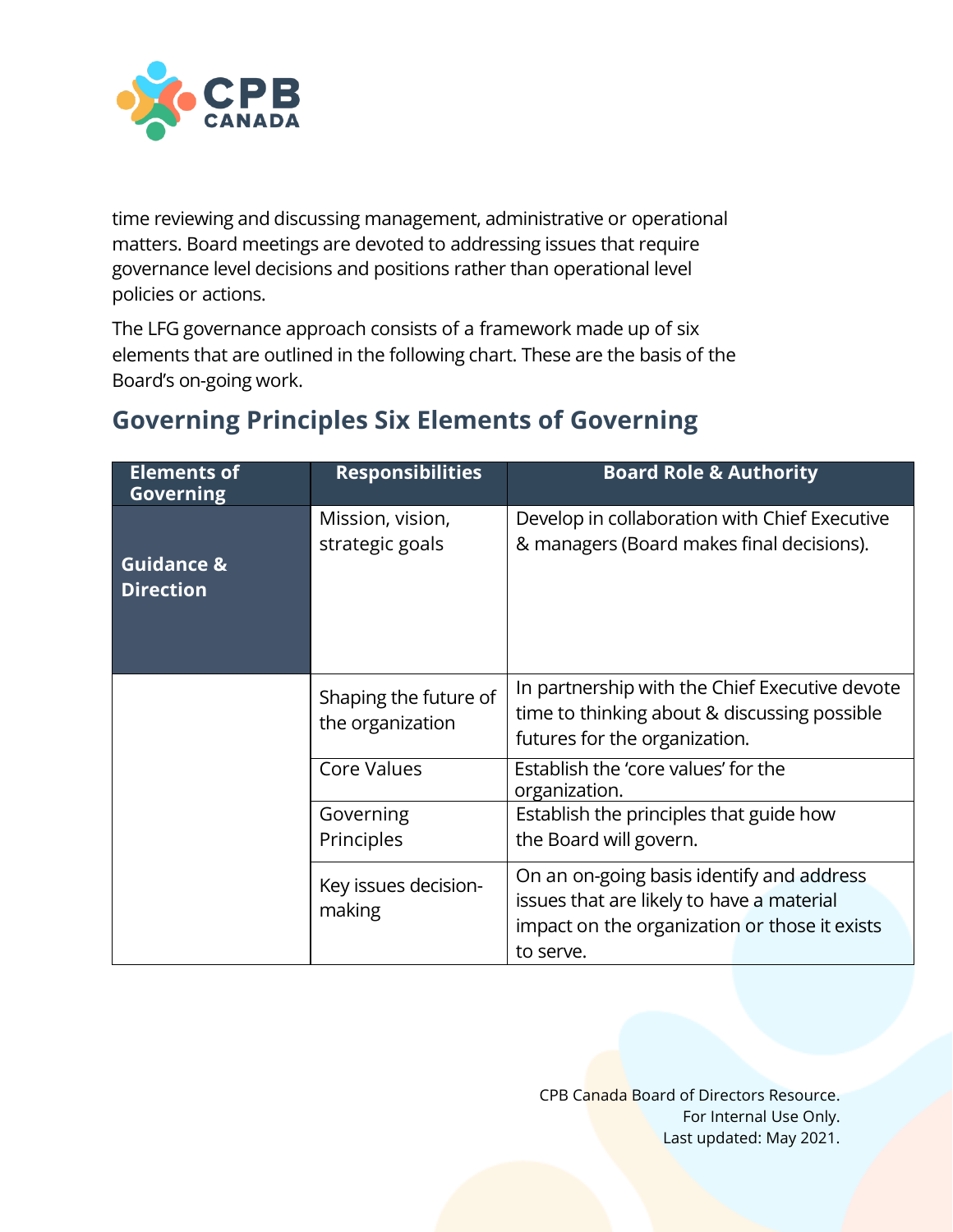

| Review of strategies  | Review, with the Chief Executive, the             |
|-----------------------|---------------------------------------------------|
| to achieve the vision | strategies to ensure alignment with core          |
| and strategic goals   | values, risk assessment, financial viability, and |
|                       | likelihood of achieving the vision and strategic  |
|                       | goals.                                            |

| <b>Standards of</b><br><b>Organizational</b><br>conduct | Conditions &<br>constraints on how<br>the work of the<br>organization is<br>carried out | Board identifies the conditions & constraints<br>and establishes governance policies to<br>address them.                                                                                  |
|---------------------------------------------------------|-----------------------------------------------------------------------------------------|-------------------------------------------------------------------------------------------------------------------------------------------------------------------------------------------|
|                                                         | Code of Ethics                                                                          | Board and Chief Executive develop the code of<br>ethics to be followed by everyone in the<br>organization.                                                                                |
|                                                         | Code of Conduct                                                                         | Developed by the Board to be signed and<br>followed by its Directors.                                                                                                                     |
| <b>Organizational</b><br>oversight                      | Overseeing the<br>affairs of the<br>organization                                        | Board establishes & implements practices<br>that enable it to maintain general oversight of<br>the management, administration, and<br>operations of the organization.                     |
|                                                         |                                                                                         | Board monitors the Chief Executive's<br>performance regarding achievement of results,<br>compliance with policies, regulations, laws, and<br>other expectations established by the Board. |

|                     |                   | <b>Protect the interests</b> Recruit, hire, monitor, $\vert$ The Board has full power to carry out these |  |
|---------------------|-------------------|----------------------------------------------------------------------------------------------------------|--|
| of the organization | compensate,       | responsibilities.                                                                                        |  |
|                     | evaluate, and     |                                                                                                          |  |
|                     | terminate         |                                                                                                          |  |
|                     | employment of the |                                                                                                          |  |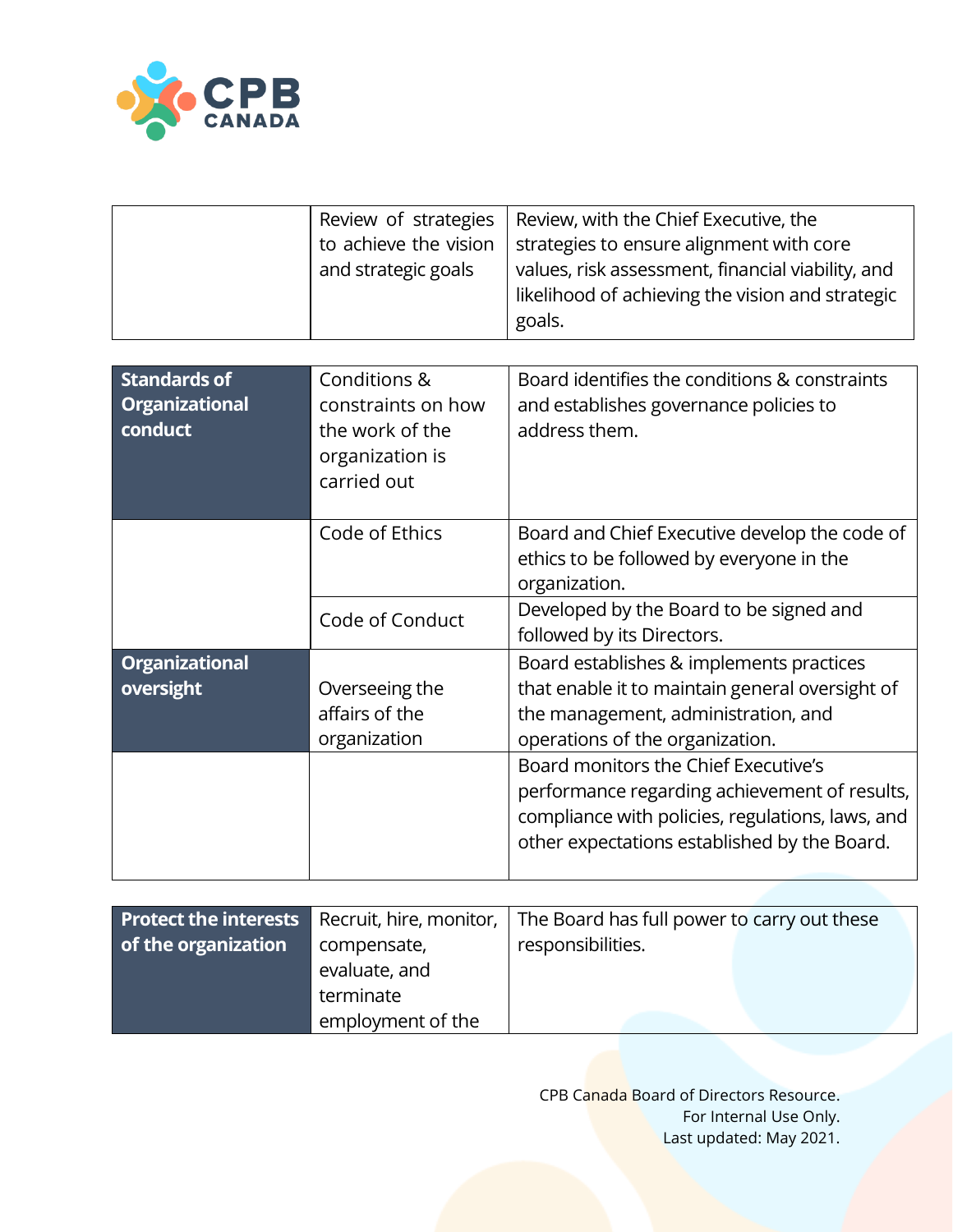

| <b>Chief Executive</b>         |                       |                                                                                                                                                                                                                                                                                     |
|--------------------------------|-----------------------|-------------------------------------------------------------------------------------------------------------------------------------------------------------------------------------------------------------------------------------------------------------------------------------|
| Risk management<br>practices   |                       | Board should engage in risk management<br>practices when reviewing Chief Executive<br>strategies and when making major decisions<br>affecting the organization and those it serves.                                                                                                 |
|                                | Succession planning   | Board has the responsibility to ensure that a<br>succession plan exists for the Chief Executive;<br>that it has an effective 'new Board member'<br>recruitment and nominations plan; and, that<br>its succession plan for Board leadership<br>ensures high standards of leadership. |
| Environmental<br>scanning      |                       | In collaboration with the Chief Executive<br>the Board should be regularly scanning the<br>environment in which the organization<br>operates to identify changes, threats,<br>opportunities that might affect its<br>operating assumptions.                                         |
| Board - Chief                  | Executive partnership | Board is responsible for ensuring a<br>partnership agreement is in place and Chief<br>Executive performance is evaluated annually.                                                                                                                                                  |
| Accountability                 |                       | Board is responsible for documenting and<br>reporting on its performance to its<br>stakeholders on an annual basis (this involves<br>more than just a financial audit).                                                                                                             |
| Assessing Board<br>performance |                       | The Board should assess its own performance<br>at least annually.                                                                                                                                                                                                                   |

| <b>Ensure financial</b> | Annual operating & | Board is responsible for ensuring that budgets |
|-------------------------|--------------------|------------------------------------------------|
| health &                | capital budgets    | comply with policies. Board has authority to   |
| sustainability          |                    | approve or reject the budget.                  |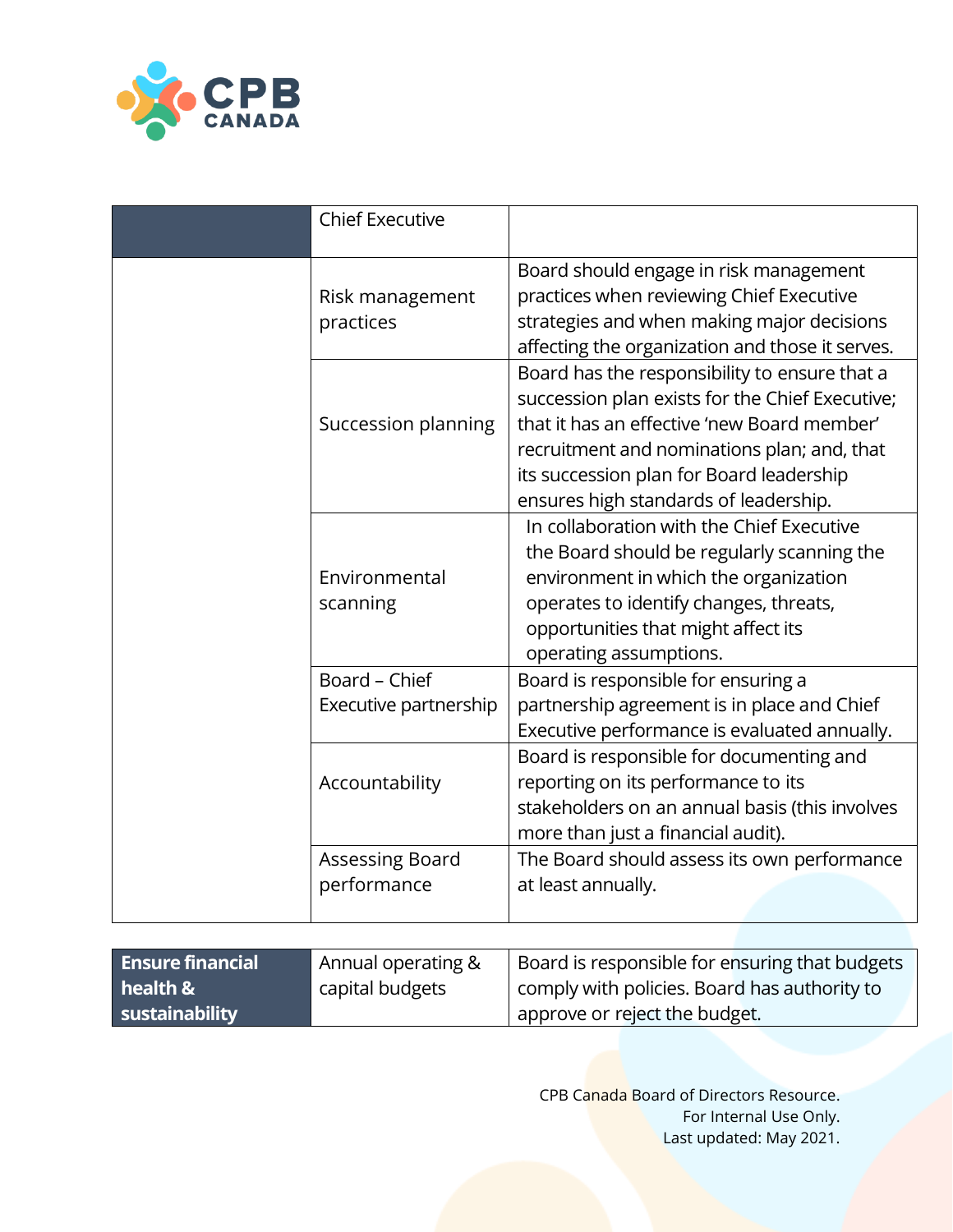

|                       | Board must ensure that budgets meet<br>operational requirements and strategic goal |
|-----------------------|------------------------------------------------------------------------------------|
|                       | requirements.                                                                      |
| Long term financial   | Board must ensure that a long-term financial                                       |
| plan                  | plan exists and is kept updated.                                                   |
| Financial statements, | Board has responsibility to ensure the integrity                                   |
| internal controls,    | of financial statements and require that the                                       |
| financial information | Chief Executive implement suitable internal                                        |
| systems               | controls and financial information systems.                                        |
|                       |                                                                                    |

| Knowledge of &<br>relationship with<br>stakeholders | Communication plan | Board & Chief Executive collaborate to develop<br>& implement a plan for enabling both to<br>communicate with stakeholders on a regular<br>basis (includes seeking feedback and input on<br>issues of importance to stakeholders). |
|-----------------------------------------------------|--------------------|------------------------------------------------------------------------------------------------------------------------------------------------------------------------------------------------------------------------------------|
|                                                     |                    | Board & Chief Executive collaborate to develop<br>& implement a plan for enabling both to have<br>opportunities to interact with stakeholders<br>throughout the year.                                                              |

### **Leading, Guiding and Directing**

The major tools employed by the Board of Directors when using the Leadership Focused Governance (LFG) model are:

- a. Setting the Vision and Strategic Priorities.
- b. The development of governance policy
- c. Monitoring CEO performance

The Vision and Strategic Priorities tell the staff what the Board wants CPB Canada to accomplish. The policies, especially those within the standards of organizational conduct, give guidance to empowering the staff in operating CPB Canada. Monitoring provides the Board with the information to determine the extent to which the Vision and Strategic Priorities are being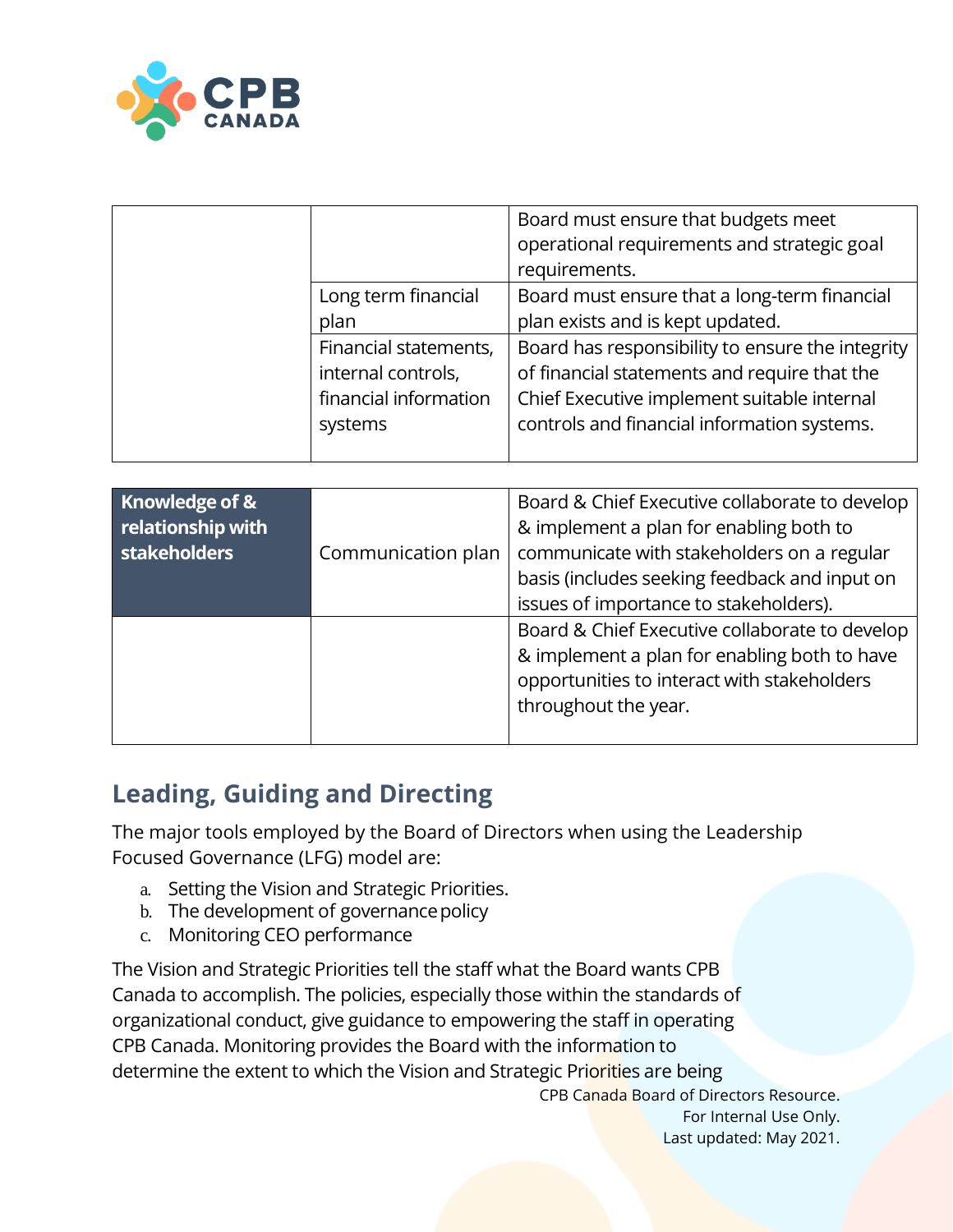

accomplished and the appropriate conduct is being followed.

There are several additional ways for the Board to lead, guide and direct CPB Canada and its staff.

These include:

- Ensuring it has and follows processes and practices for implementing the Six Elements of Governing.
- Conduct an annual or semi-annual environmental scan to keep the board informed of new issues, concerns, developments, or opportunities that it might need to address.
- Ensure the Mission, Vision and Strategic Plan is current and relevant.
- Using Board time to address issues and matters of material relevance to CPB Canada, its members and the bookkeeping profession.
- Ensure that its time in Board meetings is future focused. This means that Board agenda item discussions are geared to making policy or decisions that not only address the current issue or situation but also address similar issues or situations in thefuture.
- Ensure that Board policies address areas of concern to the Board and are relevant and up to date.
- Work collaboratively as a partner with the CEO.
- Committing time in Board meetings to exploring new ideas and 'future state' conditions that would, if they could be achieved, effectively resolve, or eliminate issues or concerns that exist at the present time.

## **Governing Principles**

*The structure and integrity of Leadership Focused Governance is rooted in a set of coherent governance principles. These principles will guide CPB Canada's Board of Directors in defining its role, its relationship with staff, and how it will conduct itself as a governing body.*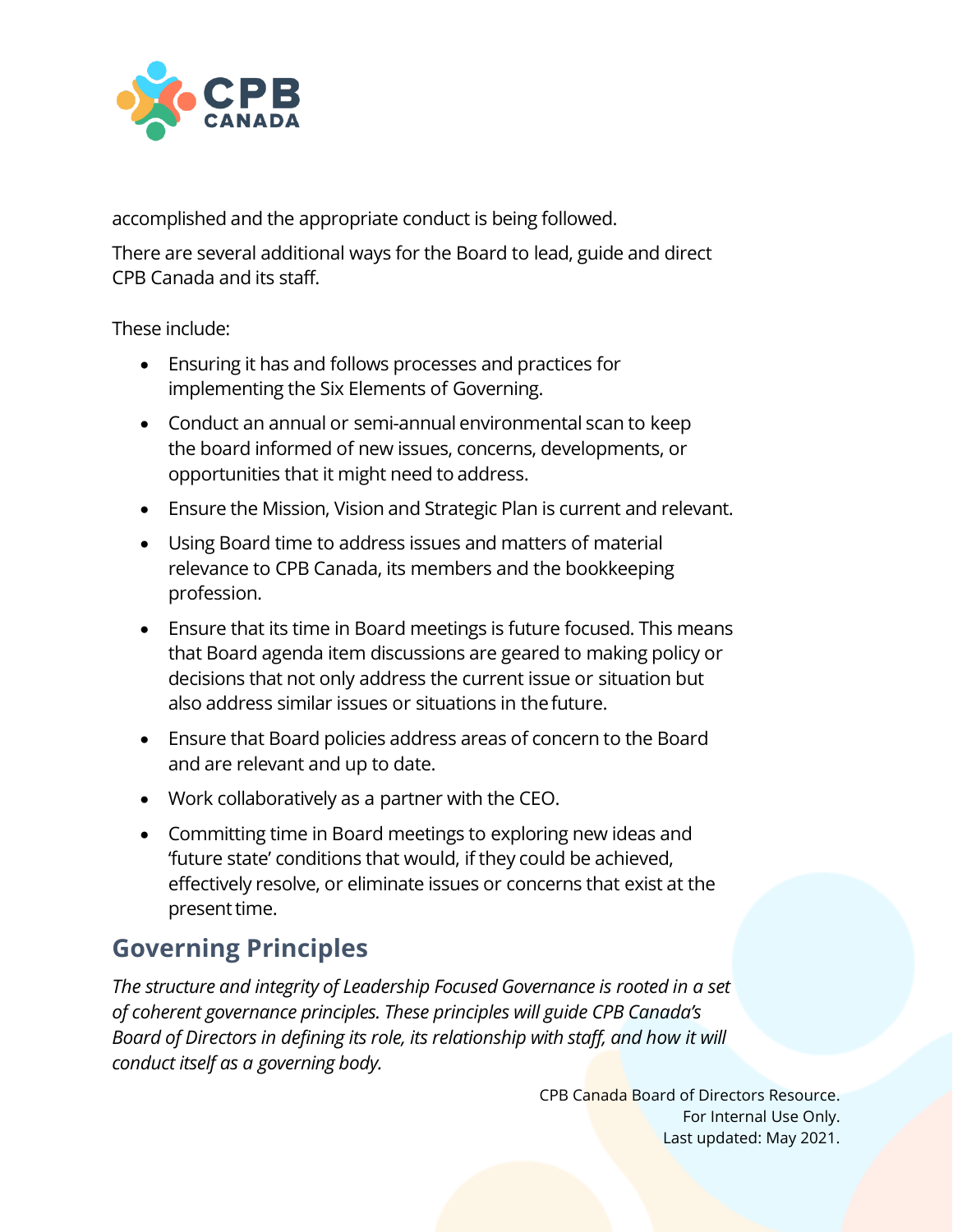

Familiarity with and acceptance of the principles are useful to the Board member, as a tool in learning what is appropriate and acceptable governing behavior for the CPB Canada Board of Directors.

- Organizational governance consists of two necessary and complementarydimensions: Governing and Managing.
- The Board exists to govern on behalf of the membership who have delegated to it the power and authority to act on their behalf and in the best interests of all who make up the organization.
- Organizational governance is the function of teamwork between the Board and the CEO.
- The Primary Purpose and Role of the Board is to govern. Governing consists of the following six elements:
	- o Guidance/Direction
	- o Standards of OrganizationalConduct
	- o Providing oversight and monitoring of all organizationalperformance
	- o Protecting the best interests of theorganization
	- o Ensuring the financial sustainability ofthe organization
	- o Knowledge of Stakeholder expectations, needs, concerns, interests, and wants.
- The Board designates the CEO as its leadership partner and as the person responsible for managing administering and operating the organization. In doing so it delegates to this position the power and authority necessary to execute the relevant duties and responsibilities.
- The power and authority of the Board only exists when it acts. As individuals, Board members, including the Chair, exercise no power or authority in the organization and therefore cannot act or speak for the Board unless specifically delegated to do so by theBoard.
- The Chair of the Board has no power or authority to intervene in